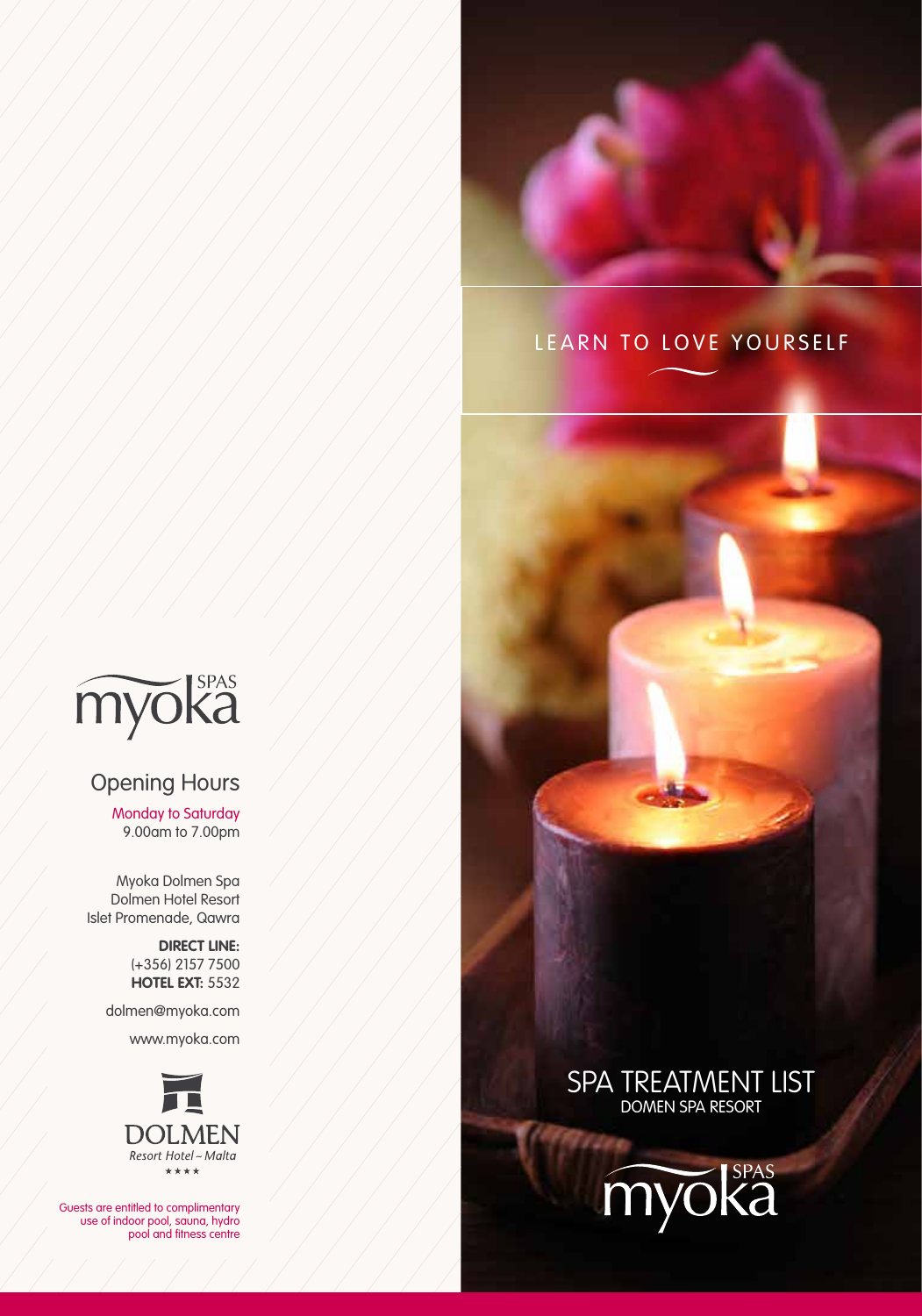

# dolmen spa resort Contents



Welcome to the Myoka Dolmen Spa. A perfect escape from the hectic pressures of everyday life. A serene and relaxed haven, overlooking the clear, blue Mediterranean Sea which will help lull you away into pure relaxation.

Indulge in a variety of over sixty treatments ranging from face and body envelopments to massages, or enjoy the gym, indoor pool, two outdoor pools, a relaxation area and hydro baths.

Learn to love yourself with our array of luxury treatments and experiences.

- Myoka Dolmen Spa Experiences
- Oriental and Holistic Therapies
- Body, Mind and Soul
- Myoka Face
- Non Surgical Treatments
- Body Scrub, Wrap and Hydro Bath
- Hands and Feet
- Ayurveda
- Myoka Dolmen Courses
- Spa Information

special treatments to look out for weekly and daily exclusive offers for you to enjoy

extra weekly spa savings for you value discounts from mon—thu (subject to availability)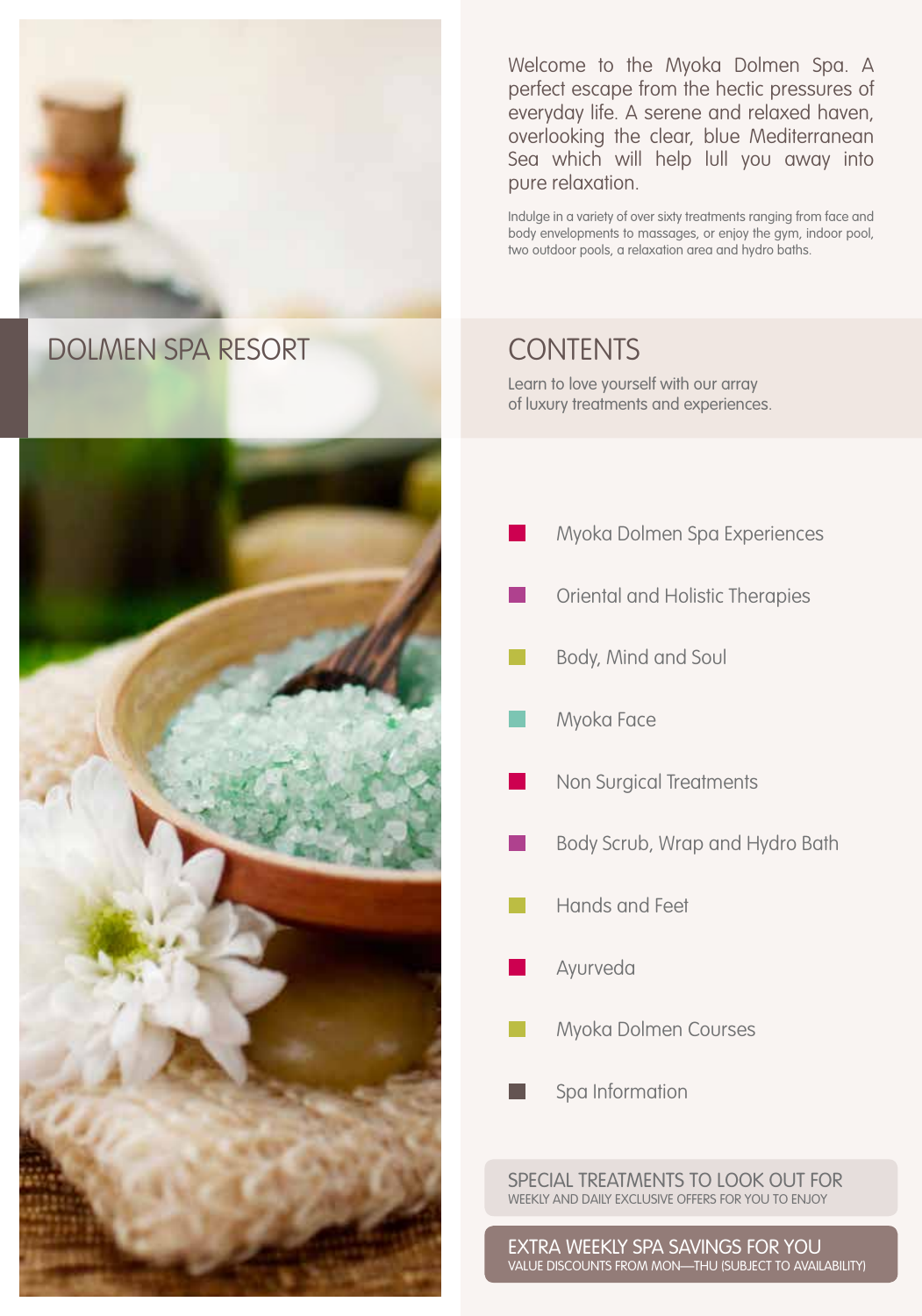# Enjoy some selective treatments exclusive to the Myoka Dolmen Spa Resort.

A perfect escape from day after day stress. Enjoy a serene and relaxed atmosphere in a perfect haven, overlooking the clear blue Mediterranean Sea.

# dolmen spa EXPERIENCES

Indulge in some selective treatments exclusive to the Dolmen Spa Resort.

# DAY AT THE SPA

This is the most luxurious and pampering spa package you can indulge in. Your journey starts with a marine scrub and detoxifying full body algae wrap followed by an 85-min full body massage and a 85-min cavitation peeling and ultrasound facial. We will then conclude with a Myoka manicure and pedicure.

**Includes: Body Scrub | Body Wrap | 85mins Body Massage | 85mins Non Surgical Facial | Spa Pedicure | Spa Manicure**

 **0 Dur 5 hr 55 mins Eur 235** 

# COUPLES SPECIAL

An experience for two. Together you will be taken on a journey of relaxation and bliss. Our therapists will work together in the same room and perform a full body marine scrub followed by a full body massage and an aromatic facial. You both get a glass of wine.

**Includes: Body Scrub | Full Body Massage | Aromatic Facial**

 **Dur 2 hr 20 mins Eur 195**

## FROM TOP TO BOTTOM

You will be glowing from inside and out after a full body aromatherapy massage followed by an aromatherapy facial.

**Includes: Aromatherapy massage | Aromatherapy facial**

 **Dur 110 mins Eur 90**

### face & body sensation

An uplifting stress relieving treat. You will receive an aromatherapy hydrotherapy bath, followed by an aromatherapy hot stone back, neck and shoulder massage finished off with an express facial.

**Includes: Hydrotherapy Bath | Hot Stones Back Massage | Express facial**

 **Dur 85 mins Eur 75**

### POLYNESIA RITUAL

A ritual which combines an exotic body scrub to soften the skin, followed by a blue Lagoon bath for deep relaxation and a relaxing Lomi Lomi full body massage. The journey ends with the application of luxurious oil for a glowing effect.

**Includes: Exotic Body Scrub | Blue Lagoon Bath | Lomi Lomi Body Massage**

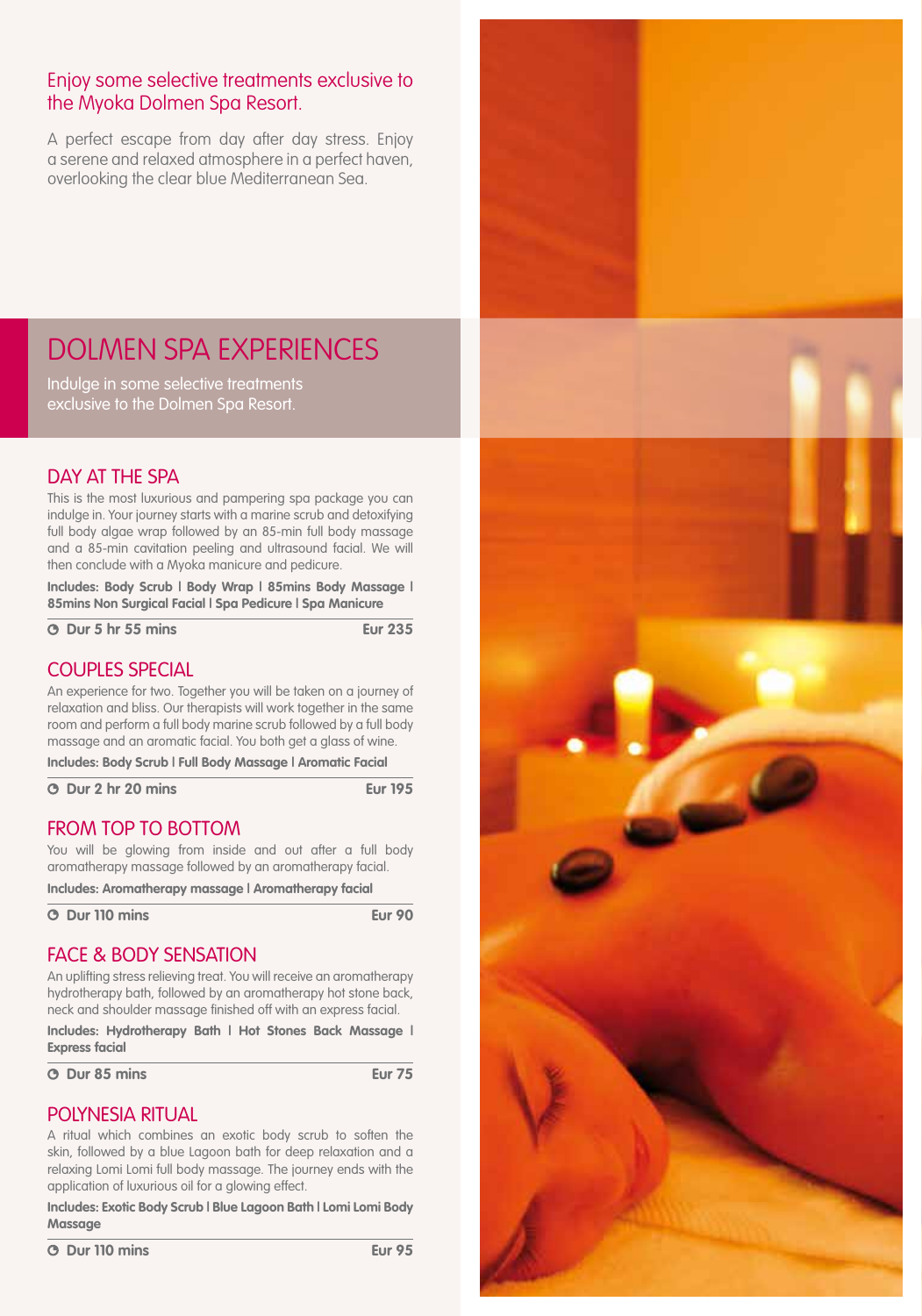

Myoka proudly offers a broad variety of European and Asian relaxation therapies. The popular Chinese, Thai and Ancient Indian massage techniques, as well as a blissful range of Aromatherapy massages.

Ultimately life is a personal journey everyone takes alone, but we believe it should be an enjoyable one, with our therapies assisting you along the way.

# Oriental and Holistic Therapies

Embrace the true spirit and tradition of holistic healing.

#### CHINESE MASSAGE

According to old Chinese fables, this massage is an expression of art. Placing the hands on specific energy channels, the masseur is able to minimize the pain on stiff zones, regain lost energy and rejuvenate the spirit.

 **Dur 55 min / 85 mins Eur 55 / €75**

#### HOT LAVA-LAVA MASSAGE

An ancient form of Eastern massage that consists of black basalt lava stones being heated, placed and massaged onto the body for deep stimulation, ensuring a high level of relaxation and balancing of emotional, mental and physical energies.

 **Dur 25 / 55 / 85 mins Eur 30 / 55 / 75**

#### thai massage

Results in flexibility, inner organ massage, oxygenating of the blood and quieting of the mind, which is attained through yoga. With the application of pressure to energy points, together with a vast array of passive stretching movements performed using hands, feet, knees and elbows, the body experiences profound relaxation as well as increased flexibility and energy flow.

 **Dur 55 / 85 mins Eur 75 / 95**

#### HAWAIIAN LOMI-LOMI MASSAGE

Pressure is applied to energy points, together with a vast array of passive stretching movements performed using the hands and elbows. The body experiences profound relaxation and increased flexibility.

 **Dur 55 / 85 mins Eur 55 / 75**

#### REFLEXOLOGY

Reflexology is a foot massage technique aimed at relieving tension, muscular pains and stress by targeting specific pressure points in your feet. This treatment will have you feeling relaxed, light and totally invigorated.

 **Dur 25 / 55 mins Eur 30 / 45**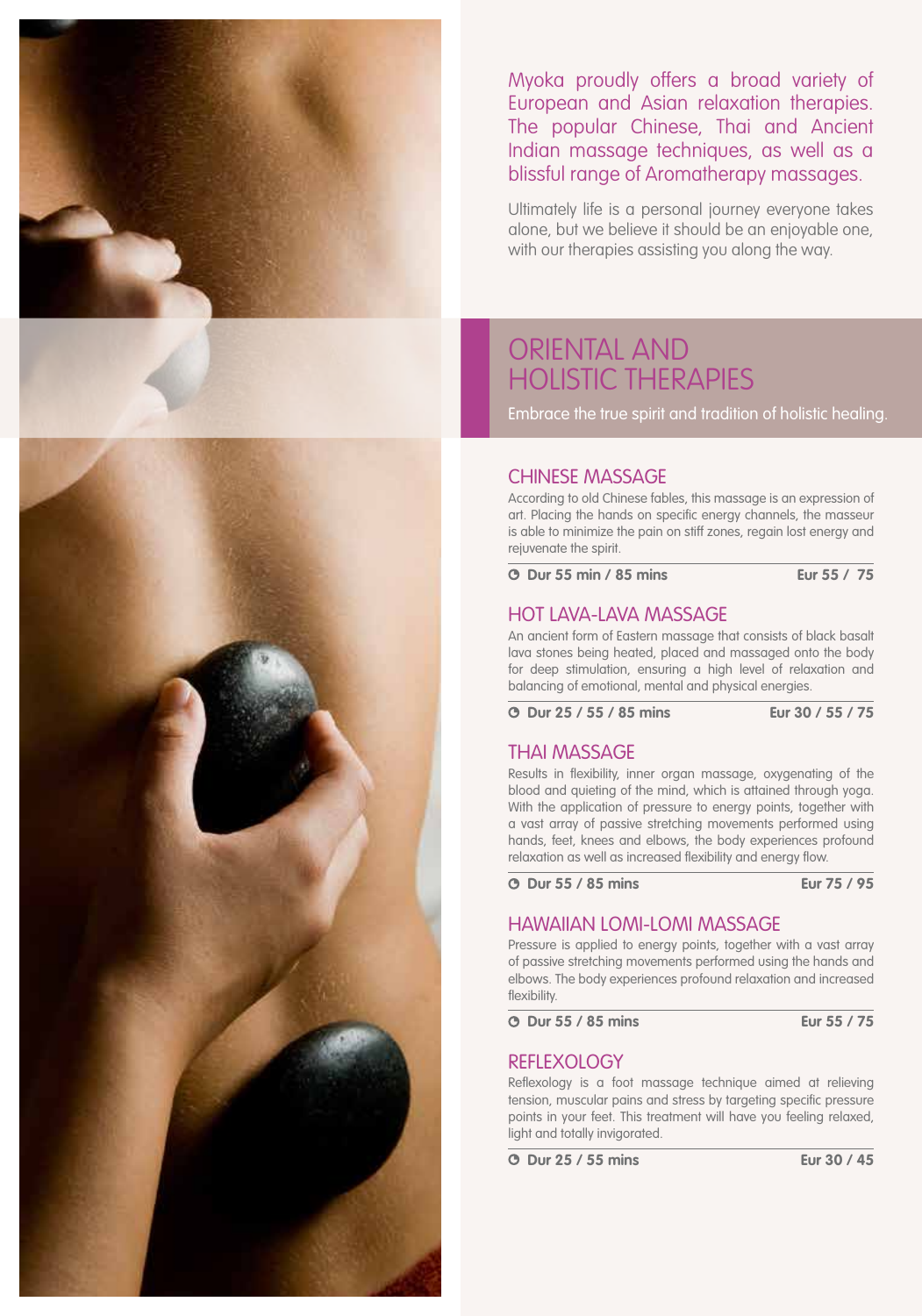

# Body, Mind and Soul

### DE-STRESS MASSAGE

The ultimate full body massage that stimulates circulation, improves skin and muscle tone whilst soothing tense and tired muscles. Treatment also includes an amazing stress relieving head and face massage.

 **Dur 85 mins Eur 75**

#### WARM CANDLE OIL MASSAGE

This is a specially created, rich, aromatic experience. Imagine petite candles made entirely from essential oils and Shea butter. As the warm oil is melted and massaged all over your body, you will experience ultimate relaxation.

#### **Dur 55 mins / 85 mins Eur 55 / 75**

#### AROMA THERAPY MASSAGE

A form of massage which incorporates the use of essential oils to help promote self-healing and rejuvenation.

 **Dur 55 mins Eur 50**

#### DEEP TISSUE

A therapeutic massage focusing on stretching the back, neck and shoulders to treat stress and tension, soothe sore muscles and restore energy flow. This massage shortens recovery time from muscular strain by flushing the tissues of lactic acid, uric acid and other metabolic wastes.

 **Dur 55 mins Eur 55**

### COUPLES MASSAGE

Experience a massage with your loved one. Nestled side by side, a couples massage is the ultimate way for you to spend quality time in our specially designed couples room.

 **Dur 55 mins / 85 mins Eur 95 / 140**

# ELDERLY THERAPEUTIC MASSAGE

This massage is specifically designed to meet the needs of elderly people. The therapist carefully uses his/her hands to manipulate the delicate soft tissues of the body to improve blood circulation, relieve pain and increase the range of motion. The massage can also relieve anxiety and leave you feeling more comfortable.

### LEG ENERGISER MASSAGE

A perfect revitalizing treatment for tired and swollen legs and feet. Provides a cooling and soothing experience. This treatment improves blood and lymphatic circulation.

 **Dur 25 mins Eur 35**

#### BACK, SHOULDERS AND NECK MASSAGE

Designed to relieve tension of the back, shoulders and neck. Excellent treatment for people with bad posture and aching, sore muscles.

 **Dur 25 mins Eur 35**

### G5 ANTI CELLULITE MASSAGE

G5 is a noninvasive, contour cellulite massage machine that targets fatty zones and smooths unsightly orange peel.

 **Dur 30 mins / 30 mins x 6 Eur 50 / 150**

### MANUAL ANTI CELLULITE MASSAGE

This massage targets fatty zones and smooths unsightly orange peel. Having a massage done as a treatment to reduce cellulite can have added benefits. Besides minimising the look of lumpy skin, you will also benefit from an increase in circulation, relaxation, lymphatic drainage and muscle relaxation.

 **Dur 30 mins / 30 mins x 6 Eur 40 / 190**

#### MUMMY-TO-BE

A relaxing full body massage helps to improve skin elasticity, reduce fatigue and targets areas prone to tension during the pregnancy. This massage is ideal for relaxation and relief of muscle tension and discomfort.

 **Dur 55 / 85 mins Eur 55 / 70**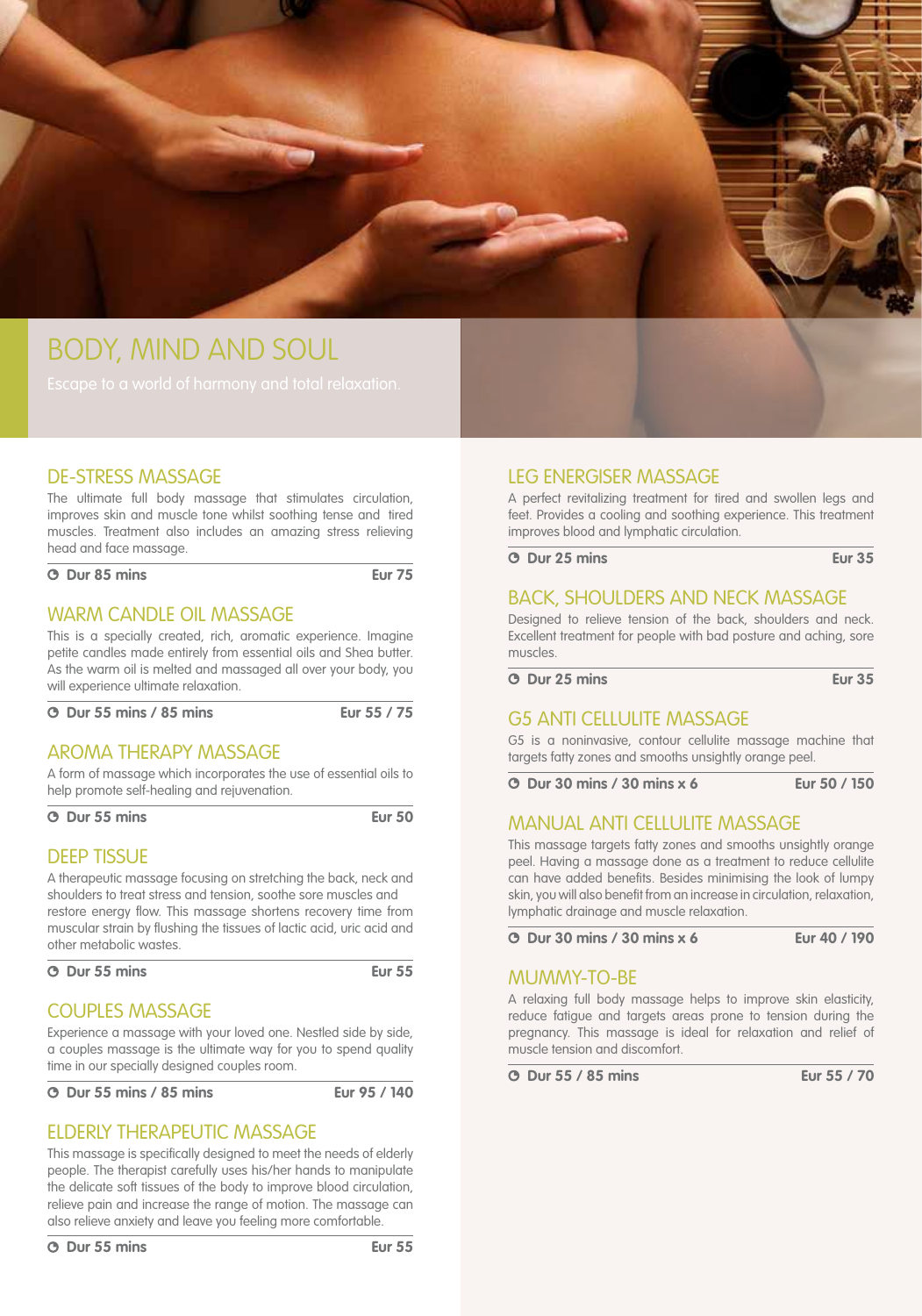

A detailed consultation will guarantee a truly unforgettable treatment that best suits your skin.

# **DECLÉOR**

#### DECLEOR AROMA EXPERT FACIAL

Inspired by a rare combination of the energy of essential oils and the concentrate of natural ingredients, this ritual provide effectiveness that heightens an exquisite sensation of well being. An indispensable treatment to restore perfect balance to your skin. Your therapist selects fine Decleor products suitable to your skin type and needs.

 **Dur 85 mins Eur 85**

### DECLÉOR RELAXING FACIAL

Moving from your hairline to neckline, the therapist combines localised, gentle pressure with light, sweeping strokes. Get ready to slip into complete and utter relaxation using Decléor's superior products.

 **Dur 55 mins Eur 65**



#### SOOTHING ORGANIC FACIAL

The facial includes authentic beauty procedures with organic products to deliver a precise solution for all skin types. The beauty results are instant! Perfectly nourished and hydrated, the skin is left incredibly soft and rested. The complexion is radiant.

 **Dur 85 mins Eur 65**

### O2 PURIFYING FACIAL

Oxygen levels in the skin diminish considerably with age, smoking and exposure to air pollution. This purifying facial supplies your skin with vitamins, minerals and collagen that will result in a clearer, plumper, smoother face and a younger looking you.

## MYOKA BLISS FACIAL

Enter a complete sensory heaven for the face and body that goes beyond the general routine of an ordinary facial treatment. Our team has worked hard to create a treatment that offers great care for the skin. The facial is extended with a well-being back massage focusing on the back and shoulder area. Your journey of total revival is complete.

#### **Dur 85 mins Eur 65**

## FACIAL FOR HIM

This deep cleansing treatment includes exfoliation of the skin and a face, back, neck and head massage with hot lava stones, leaving the skin feeling and looking refreshed and revitalised.

 **Dur 55 / 85 mins Eur 45 / 65**

#### AROMATIC FACIAL

Dry skin? Do you feel it tight? This is the perfect facial for you. A gentle sensation of comfort and relaxation. The therapist will perform a relaxing aroma pressure massage with a delicious balm which comforts, nourishes and relaxes your skin.

#### **Dur 55 mins Eur 50**

#### personalised FACIAL

A facial treatment tailored to your skin type. (Home care advice is also provided).

 **Dur 55 mins Eur 45**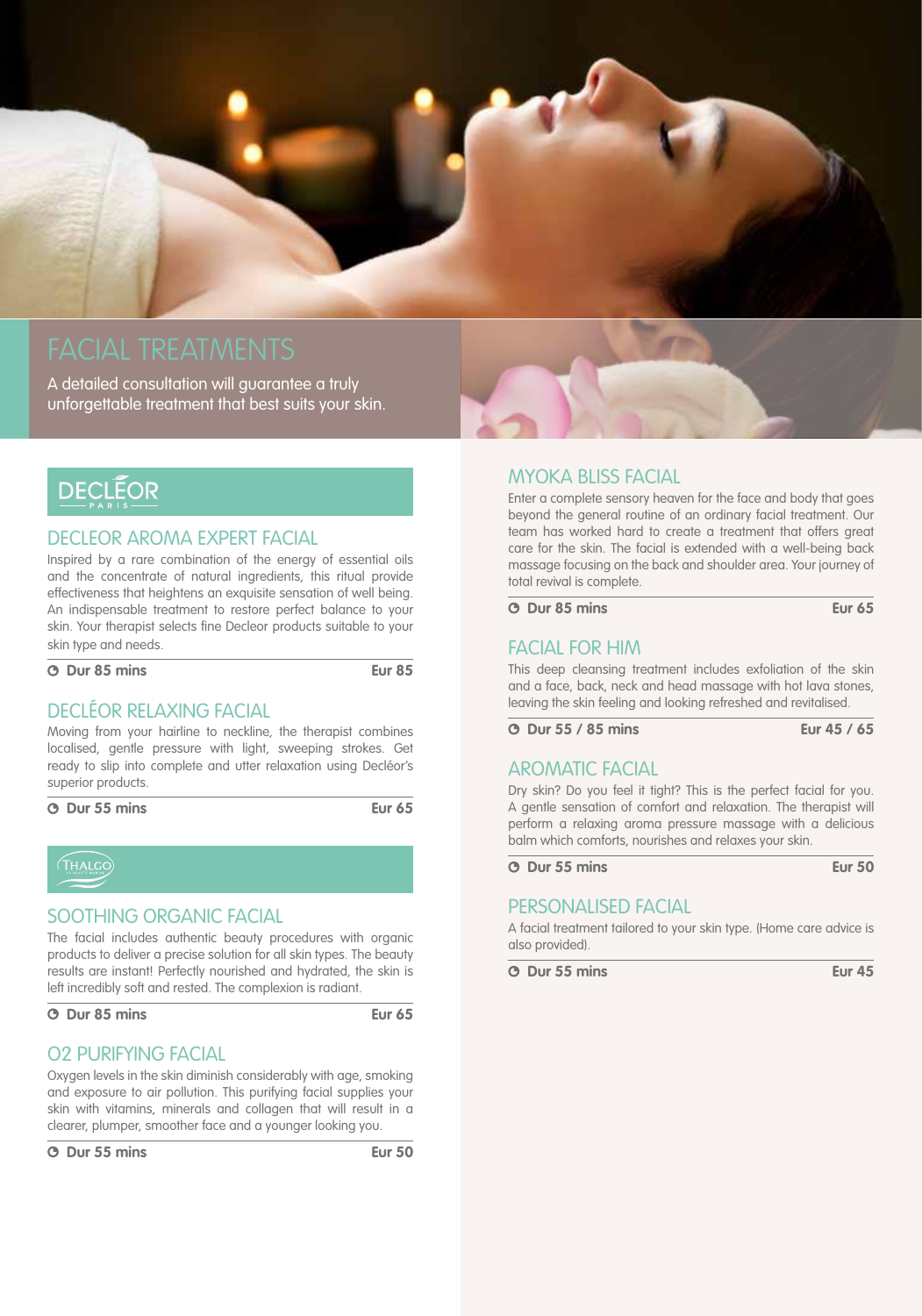

# Non-surgical treatments

Everybody's skin needs a little pick-me-up from timeto-time. Smooth skin gives you healthy glowing skin.

**Your personal therapist will conduct an in depth consultation and perform a combination of advanced anti-aging treatments to suit your need.**

| <b>FACE</b> | <b>O</b> Dur 55 mins / 85 mins | Eur 85 / 105 |
|-------------|--------------------------------|--------------|
| <b>BODY</b> | <b>3</b> Dur 55 mins / 85 mins | €ur 85 / 105 |

#### **MESOTHERAPY**

A painless, efficient, noninvasive and needle free treatment. By the use of electrophoresis technique, "bullets" with amino acids, Vitamins and antioxidants are delivered directly into the mesoderm layer.

#### FACIAL ULTRASOUND / CAVITATION

Cavitation combines the effects of gentle, ultrasonic peeling and ultrasound frequencies, this treatment lightly removes the outermost layer of the skin, increases collagen production, sterilises the skin and accelerates the healing process. Ultra sound transports active ingredients deep down into the dermis, boosting the vital oxygen supply to give new skin cells a nutrition boost and a longer-lasting, plumper structure.

#### RADIO FREQUENCY FOR THE FACE & BODY

A safe, noninvasive but highly intensive treatment for tightening the skin, restructuring the contour of both the face and body, and treating cellulite. This technology gives intensive heat to the localised working area, stimulating the skin blood circulation causing collagen and elastin production to regenerate and contract. Using metal probes we introduce high temperature to the skin, heating up the subcutaneous tissue causing collagen and elastin fibres to regenerate and reproduce.

#### FACIAL MICRO DERMABRASION

Micro dermabrasion is the most popular and highest volume facial rejuvenation procedure in the world. It gives the skin a micro massage, increasing circulation therefore it has a positive effect on skin's condition, firmness and thickness. After treatment skin is left visibly improved, wrinkles flattened, skin brighter and more glowing, scar and discolouration are less visible. Diamond Micro dermabrasion provides excellent skin preparation to absorb any products used directly after treatment.

### Chemical Peels

A technique were safe chemicals, chosen according to the skin type are applied, to improve the skins appearance typically on the face and neck. The skin is caused to eventually peel off in a gentle, unnoticeable way. New, regenerated skin is grown smoother, even in its tonality, more radiant and brighter.

 **Dur 55 mins Eur 75**

### Frost Peels

A more intensive technology of chemical peels, which penetrate deeper in to the skin and giving an intensive treatment. The depth depends on the concentration of the solution used, decided upon the needs of every individual.

 **Dur 55 mins Eur 100**

#### TEETH WHITENING

Our teeth whitening procedure will brighten from five to fourteen shades depending on the condition of your teeth – with an average shade improvement of around 8 shades.

 **Dur 60 mins Eur 199**

#### **BOTOX**

A treatment for the temporary relief of moderate to severe frown lines between the brows in people between 18 to 65 years of age. With one simple 10-minute treatment, results can be seen within a couple of days and can last up to 4 months. Individual results may vary. Simple non-surgical procedure administered by our Aesthetic Doctor. This procedure relaxes the muscles and smooths fine lines and wrinkles with no down time or side effects.

**Eur P.O.R.**

## DERMAL FILLERS

Injectable cosmetic wrinkle fillers are soft tissue fillers approved as medical devices to help fill in facial wrinkles, restoring a smoother appearance. Most of these injectable wrinkle fillers are temporary, because they are eventually absorbed by the body. Dermal fillers are being used more and more to help reserve the changes associated with ageing. Dermal fillers provide a natural appearance and added plumpness to the skin.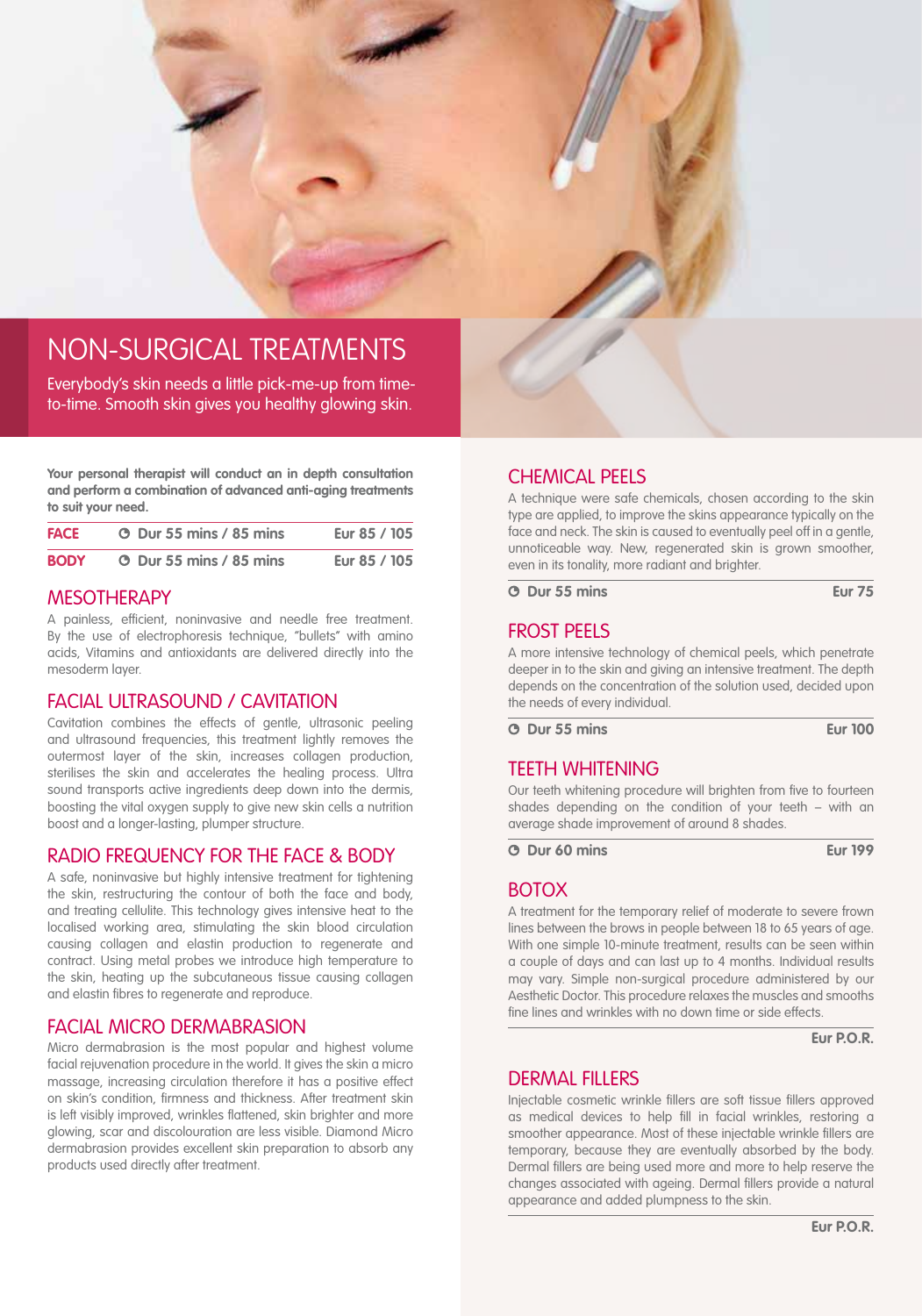

# THE BATHING CEREMONY

### OCEAN MEMORY RITUAL BATH

Marine crystals promote relaxation, drawing you into the heart of an ocean of well-being.

#### INDULGING BATH MILK

Immerse your senses in the luxurious pleasures of soothing, pure, fragrant milk.

 **Dur 25 mins Eur 30**

# FULL BODY SCRUBS (CHOICES)

#### HIMALAYAN SALT SCRUB

Rich in vital minerals, this scrub helps to detoxify the body, mind and spirit.

#### SWEET and SAVOURY SCRUB

Luxurious and nourishing, your skin is left velvety smooth and silky soft.

#### HAMMAM HOT SCRUB

This scrub contains natural ingredients to provide your skin with a warming after-feel. It instantly relieves fatigue and lifts your mood.

#### TRADITIONAL SEA SALT SCRUB

A scrub made with pure sea salt and fragrant, herb-infused oils.

 **Dur 25 mins Eur 30**

# MARINE ALGAE BODY WRAP

A seaweed, algae, mud or clay body wrap can help to remove environmental toxins from the skin, reduce stress, increase circulation and normalise over-active oil glands, also improves skin texture and softens the skin.

 **Dur 55 mins Eur 55**

### PARAFANGO WARM BODY WRAP

The remineralisation properties of the warm parafango stimulate the lymphatic flow in our body to draw out the toxins from around the fat cells. An excellent treatment for inch loss.

 **Dur 55 mins (full body) Eur 50**

### EXOTIC ISLAND BODY SCRUB

This Ma'ohi inspired scrub with sand, salt and coconut shells gently purifies the body and leaves the skin soft and velvety. Fragranced and enriched with vanilla extracts, this scrub transports you to the heart of the Polynesian Islands.

 **Dur 30 mins Eur 30**

#### decleor body sauna mask

This treatment is more than just a simple exfoliation and massage. The therapist will perform a massage with a "cream mask" which contains soft clay and plant extracts to create a pleasant sensation of relaxation and true well being to the body. This product has a warming effect on the tissues upon application.

 **Dur 85 mins Eur 75**

#### SUNSET BODY WRAP

An after-sun treatment which helps improve the cells natural defense system, soothes and relieves burning sensations and helps repair and moisturize your skin. Leaving you with only the best from the sun.

 **Dur 55 mins Eur 45**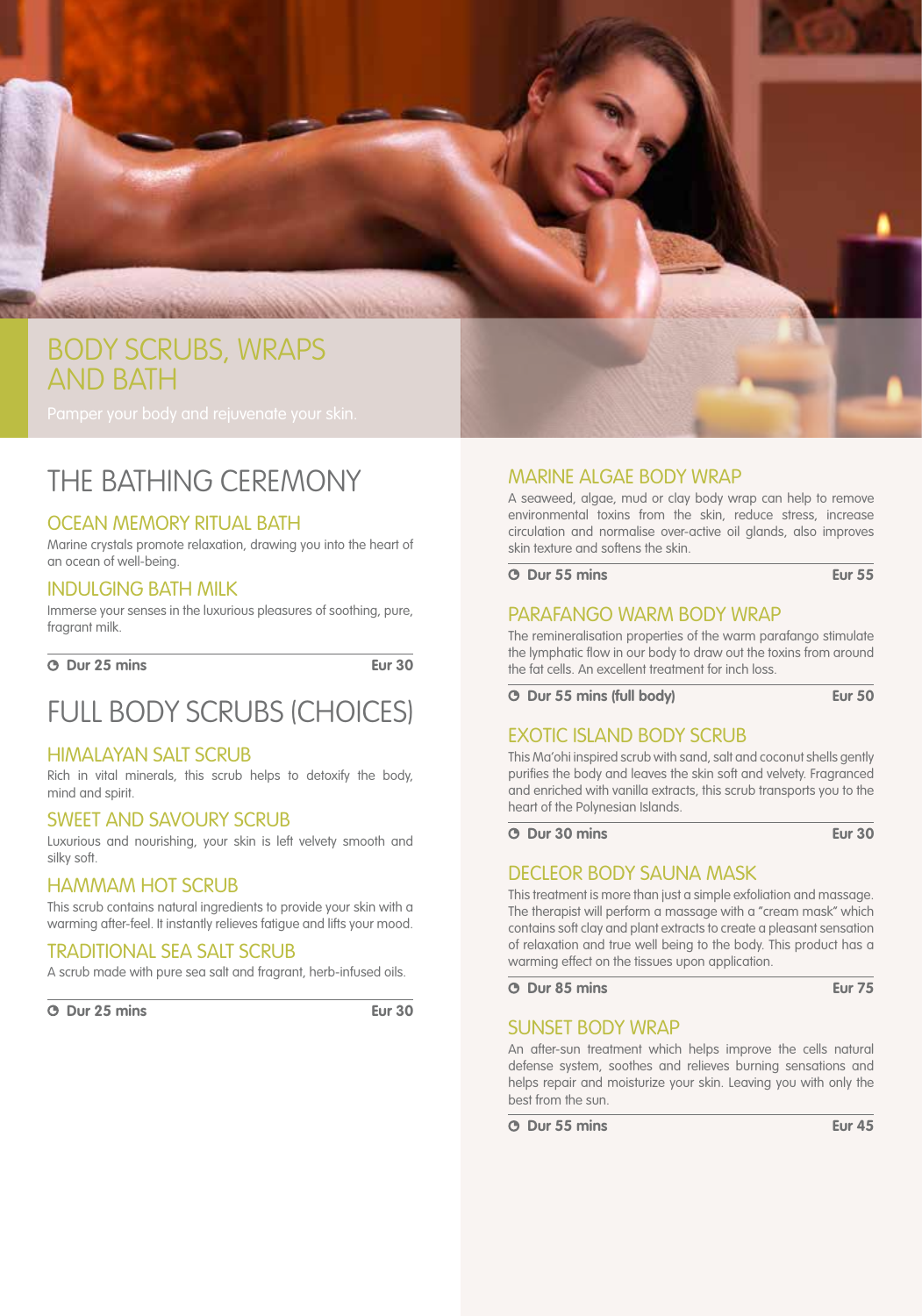

# Hands and Feet

Embrace the true spirit and tradition of holistic healing.



Your hands are soaked in an essential oil base after which our beauticians file, cut and work around the cuticle. Nails are then buffed and polished. This is followed by a hand exfoliation and a hand massage using our active ingredients which leave the hands well-nourished before they are treated with paraffin. Choose from a selection of nail polishes or French manicures.

 **Dur 55 mins Eur 35**

### SPA PEDICURE EXPERIENCE

Sip an infusion of herbal teas to soothe your senses while being transported on a journey of total relaxation, helping melt away stress and tension with a wonderful foot bath. Choose from a variety of different healing and holistic soaps in which to soak your tired feet. We will remove hard skin, push and cut cuticles, re-shape and polish your nails and exfoliate the feet to achieve optimum results. Finally, you will be pampered with an energy point foot massage followed by a paraffin treatment. (You can choose from a selection of nail polishes).

| <b>O</b> Dur 55 mins |  | <b>Eur 40</b> |  |
|----------------------|--|---------------|--|
|                      |  |               |  |

# **DEPILATION**

| <b>Chest Waxing</b>            | <b>Eur 25</b>    |
|--------------------------------|------------------|
| <b>Back Waxing</b>             | <b>Eur 15</b>    |
| <b>Full Leg Waxing</b>         | <b>Eur 20</b>    |
| <b>Half Leg Waxing</b>         | <b>Eur 12</b>    |
| <b>Brazilian Bikini Waxing</b> | <b>Eur 20</b>    |
| <b>Hollywood Bikini Waxing</b> | <b>Eur 20</b>    |
| <b>Bikini Line Waxing</b>      | <b>Eur 12</b>    |
| <b>Arm Waxing</b>              | <b>Eur 12</b>    |
| <b>Underarm Waxing</b>         | <b>Eur 10</b>    |
| <b>Upper Lip Waxing</b>        | Eur <sub>5</sub> |
| Eyebrow shaping                | Eur 6            |



# Ayurveda Treatments

Enjoy some of the traditional Ayurvedic treatments offered at our Spa.

# ELAKIZHI

This is one of our most relaxing and refreshing massages. Fresh herbs are cooked in Ayurvedic oils and packed into bags, then applied over the body to help lubricate the joints and relieve joint pains, especially backaches. This massage also cleanses the channels of circulation and expels toxins through perspiration.

 **Dur 85 mins / 110 mins Eur 80 / 110**

#### ABHYANGAM

This is a full body massage with specific herbal oils to nourish and revitalise the body tissues and to allow the toxins to be removed from the cells. The treatment increases tissue strength, improves blood circulation, rejuvenates the whole body, removes cellulite, beautifies the skin by delaying aging, promotes vitality, reduces stress and removes toxins.

 **Dur 55 mins / 85 mins Eur 60 / 75**

### NAVARAKIZHI

This massage causes the body to perspire through the external application of medicinal packs prepared from special rice called navara, cooked in herbs and milk, then packed in muslin bags. This massage softens the skin, enhances the complexion, strengthens body muscles, cures stiff joints and improves blood circulation and digestive power. It is also prescribed for all kinds of diseases of the nervous system and rheumatism.

 **Dur 85 mins Eur 80**

## UDVARTHANAM

A full body massage and scrub with various medicated powders, used primarily to melt away subcutaneous fat and help blood circulation.

 **Dur 85 mins Eur 75**